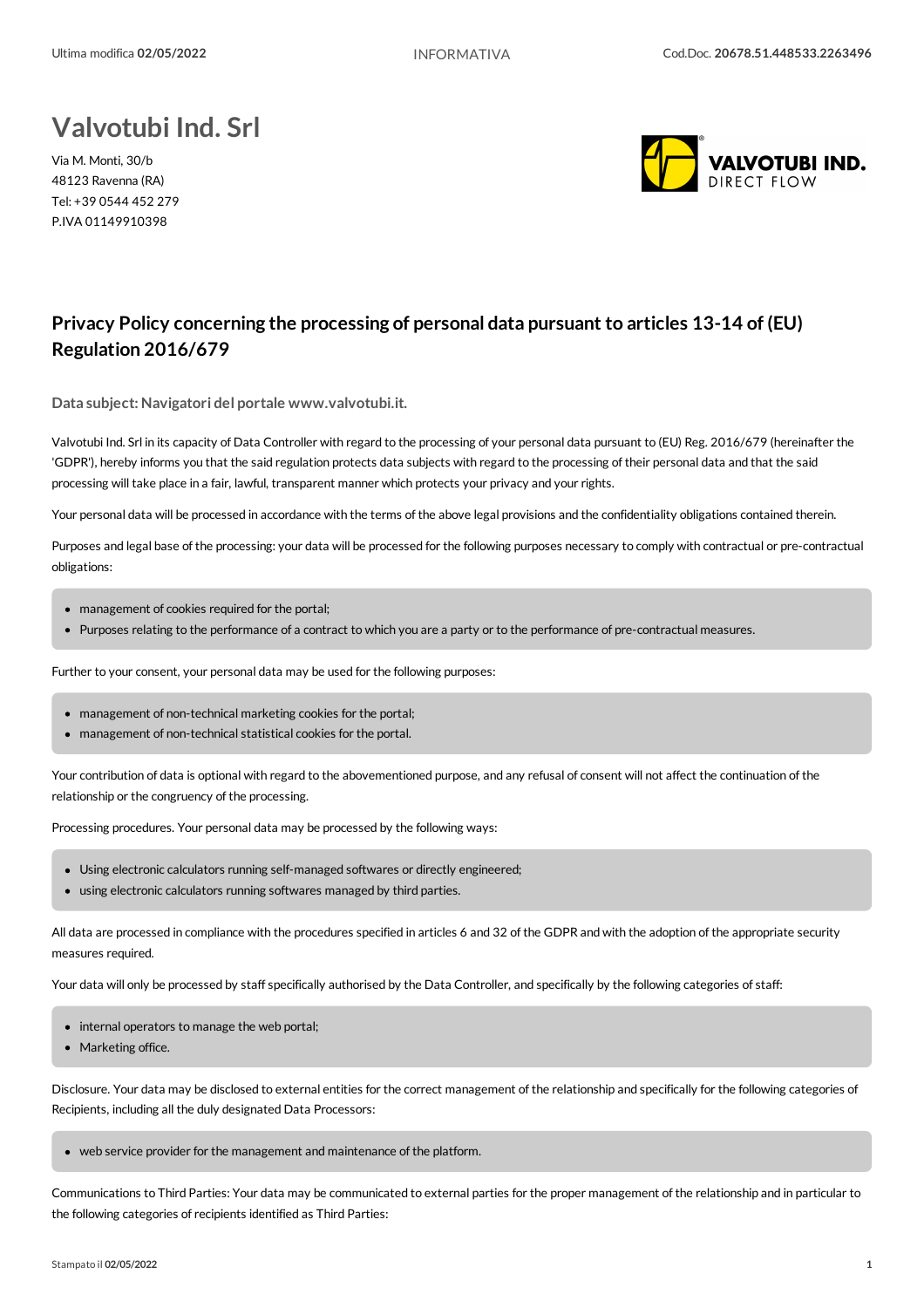- Google https://policies.google.com/privacy?hl=en;
- Google reCAPTCHA https://privacy.google.com/take-control.html;
- WPML.

Distribution: Your personal data will not be distributed in any way.

Data Storage Period. In accordance with the principles of lawfulness, limitation of purpose and minimisation of data, pursuant to art. 5 of the GDPR, the data storage period for your personal data is:

- 1 giorni: Google Analytics, WPML;
- 730 giorni: Google Analytics:
- Permanente: Google;
- Sessione: Google Analytics.

Cookie management: in case you have doubts orconcerns about the use ofcookies you can always intervene to prevent the setting and reading, for example by changing the privacy settings in your browser in order to block certain types.

Since each browser - and often different versions of the same browser - also differ significantly from each other if you prefer to act independently through the preferences of your browser, you can find detailed information about the procedure required in the guide of your browser. For an overview of the most common browsing modes, please visit www.cookiepedia.co.uk.

Advertising companies also allow you to opt out ofreceiving targeted ads, if desired. This does not prevent the setting ofcookies, but interrupts the use and collection of some data by these companies.

For more information and cancellation options, visit www.youronlinechoices.eu/.

Data Controller: the Data Controller, as defined by the Law, is Valvotubi Ind. Srl (Via M. Monti, 30/b , 48123 Ravenna (RA); VAT number: 01149910398; contactable at the following addresses: E-mail: info@valvotubi.it; Phone number: +39 0544 452 279) in the person of its current legalrepresentative.

You are entitled, by application to the Data Controller, to obtain the erasure (right to be forgotten), restriction, updating, rectification and portability of your personal data, to object to their processing, and in general to exercise all your rights under articles 15, 16, 17, 18, 19, 20, 21 and 22 of the GDPR.

Youmay also examine whenever you like the updated version of the present report by connecting to the following web site <https://www.privacylab.it/informativa.php?20678448533&lang=en>.

**Regulation (EU) 2016/679: Articles 15, 16, 17, 18, 19, 20, 21, 22 - Rights of the Data Subject**

1. The data subject has the right to obtain confirmation as to whether or not personal data concerning him or her exist, regardless of their being already recorded, and disclosure ofsuch data in intelligible form, and the right to lodge a complaint with the supervisory authority.

2. The data subject has the right to be informed of:

- a. the source of the personal data;
- b. the purposes and methods of processing;
- c. the logic applied if the data are processed by electronic devices;
- d. the identification data concerning the Data Controller, the Data Processors and the representative designated as per article 5, comma 2;
- e. the entities or categories of entity to whom or which the personal data may be disclosed and who or which may get to know said data as designated representative in the State's territory, as data processors or as persons in charge of the processing.

3. The data subject is entitled to obtain: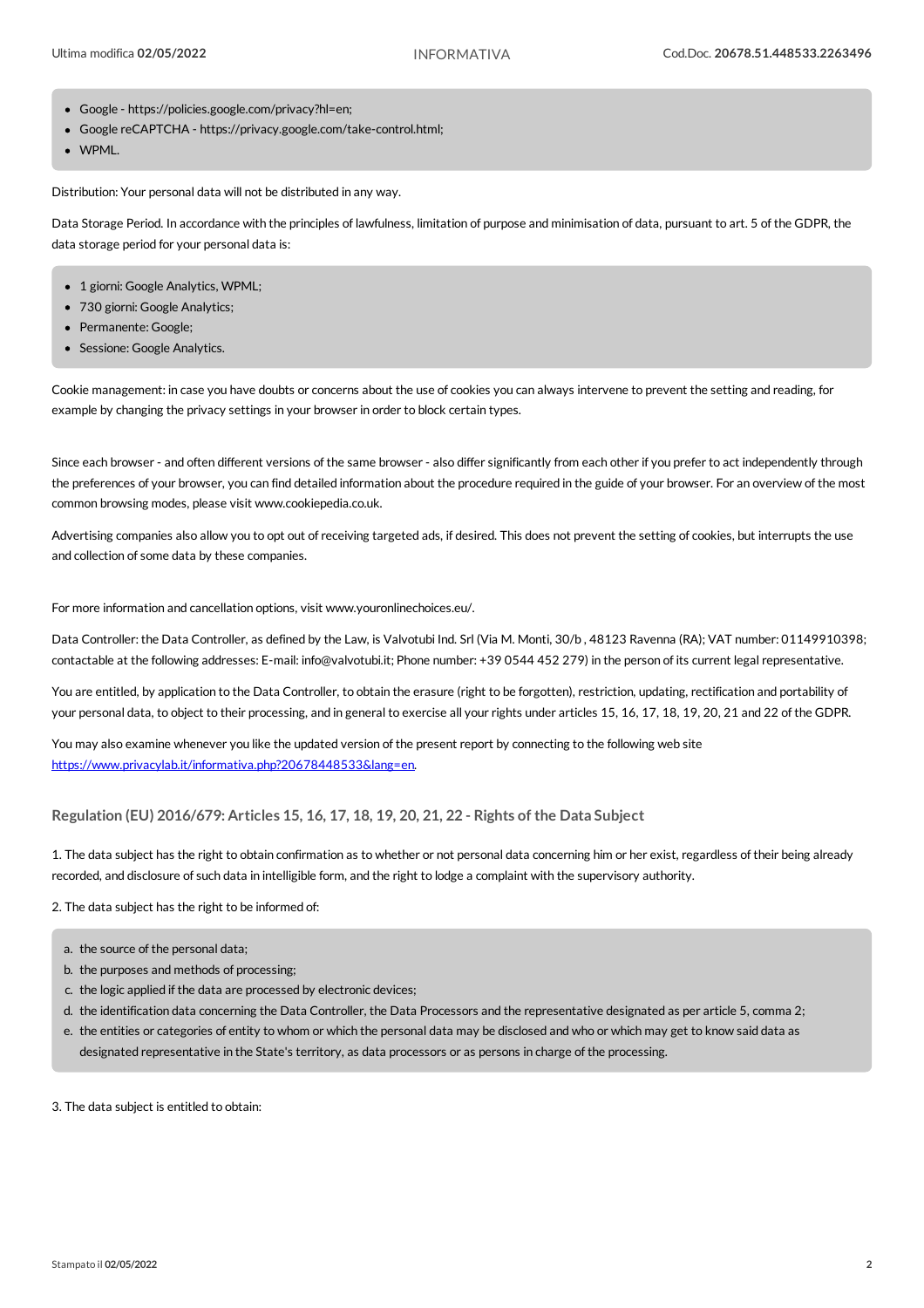- a. the updating, rectification or, where interested therein, integration of the data;
- b. the erasure, anonymisation or blocking of data that have been unlawfully processed, including data whose retention is not necessary for the purposes for which they were collected or subsequently processed;
- c. certification to the effect that the operations as per letters a) and b) have been notified, as also related to their contents, to the entities to whom or which the data were disclosed or disseminated, unless this requirement proves impossible or involves a manifestly disproportionate effort compared to the right that is to be protected;
- d. the portability of the data.

4. The data subject has the right to object, in whole or in part:

a. on legitimate grounds, to the processing of personal data concerning him/her, even though they are relevant to the purpose of the collection;

b. to the processing of personal data concerning him/her, where it is carried out for the purpose of sending advertising materials or direct selling or else for the performance of market or commercial communication surveys.